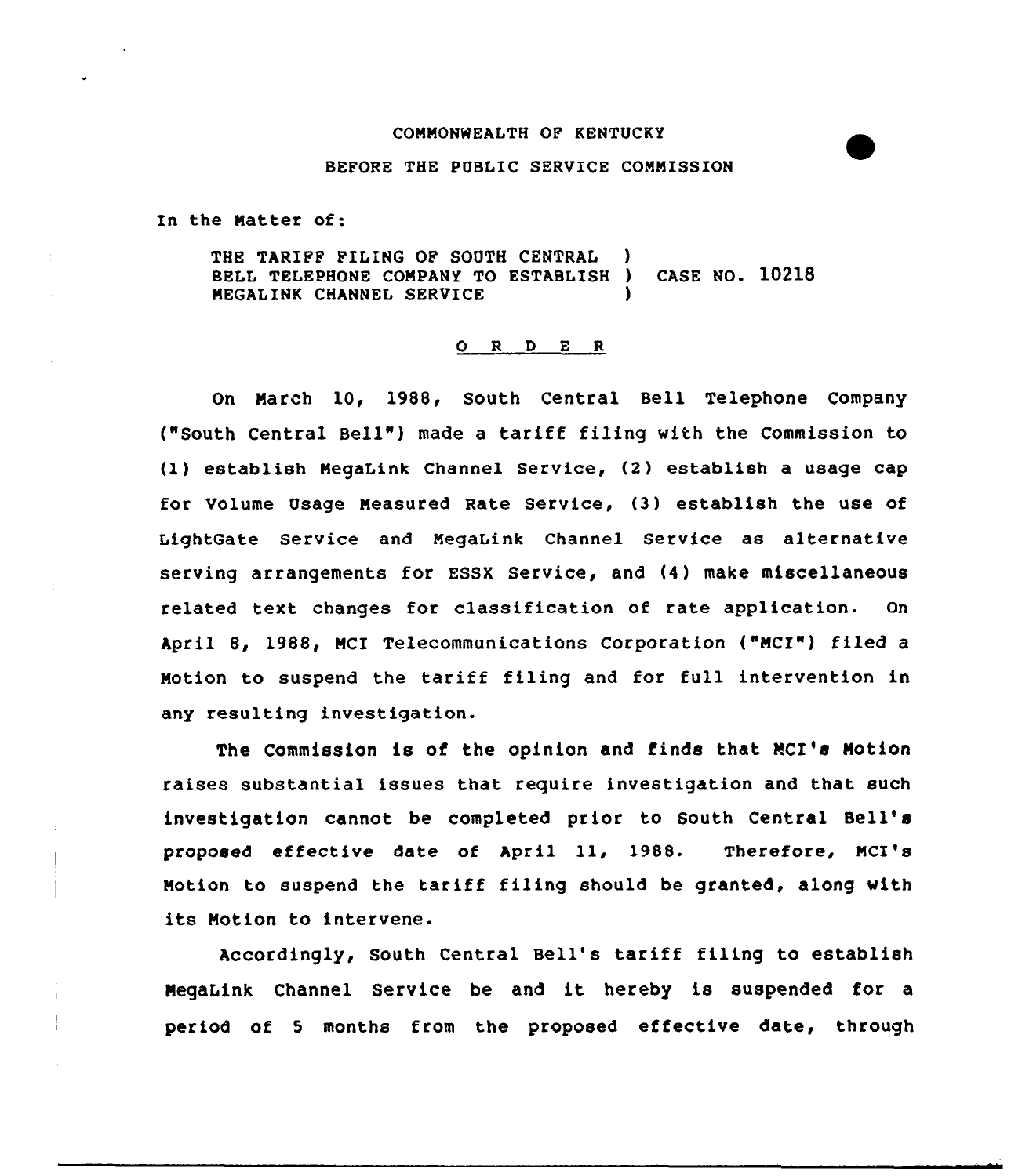September ll, 1988. The tariff pages hereby suspended are as follows:

## GENERAL SUBSCRIBER SERVICES TARIFF

| Section Al  | Second Revised Page 10 |
|-------------|------------------------|
| Section A3  | Second Revised Page 35 |
| Section A9  | First Revised Page 1   |
| Section Al3 | Second Revised Page 17 |
| Section A25 | First Revised Page 1   |
|             | Pirst Revised Page 2   |
|             | First Revised Page 23  |
|             | Second Revised Page 24 |
|             | Original Page 25       |

# PRIVATE LINE SERVICES TARIFF

| Subject Index "M"<br>Section B2 | Second Revised Page 13<br>Pirst Revised Page 2 |
|---------------------------------|------------------------------------------------|
|                                 | First Revised Page 10                          |
|                                 | Original Page 10.1                             |
|                                 | Original Page 10.2                             |
|                                 | Original Page 10.3                             |
|                                 | Original Page 10.4                             |
|                                 | Pirst Revised Page 13                          |
|                                 | Original Page 13.1                             |
| Section B3                      | Second Revised Page 6                          |
|                                 | <b>First Revised Page 26</b>                   |
| Section B7 Contents             | Second Revised Page 1                          |
|                                 | Second Revised Page 1                          |
|                                 | Second Revised Page 7                          |
|                                 | Original Page 14                               |
|                                 | Original Page 15                               |
|                                 | Original Page 16                               |
|                                 | Original Page 17                               |
|                                 | Original Page 18                               |
|                                 | Original Page 19                               |
|                                 | Original Page 20<br>Original Page 21           |
|                                 | Original Page 22                               |
|                                 | Original Page 23                               |
|                                 |                                                |

 $\label{eq:2.1} \mathcal{L}(\mathcal{L}^{\text{max}}_{\mathcal{L}}(\mathcal{L}^{\text{max}}_{\mathcal{L}})) \leq \mathcal{L}(\mathcal{L}^{\text{max}}_{\mathcal{L}}(\mathcal{L}^{\text{max}}_{\mathcal{L}}))$ 

and the company of the company of the company of the company of the company of the company of the company of the company of the company of the company of the company of the company of the company of the company of the comp

المتصافيات المتصارف فسنطرط القارعا والطامورية